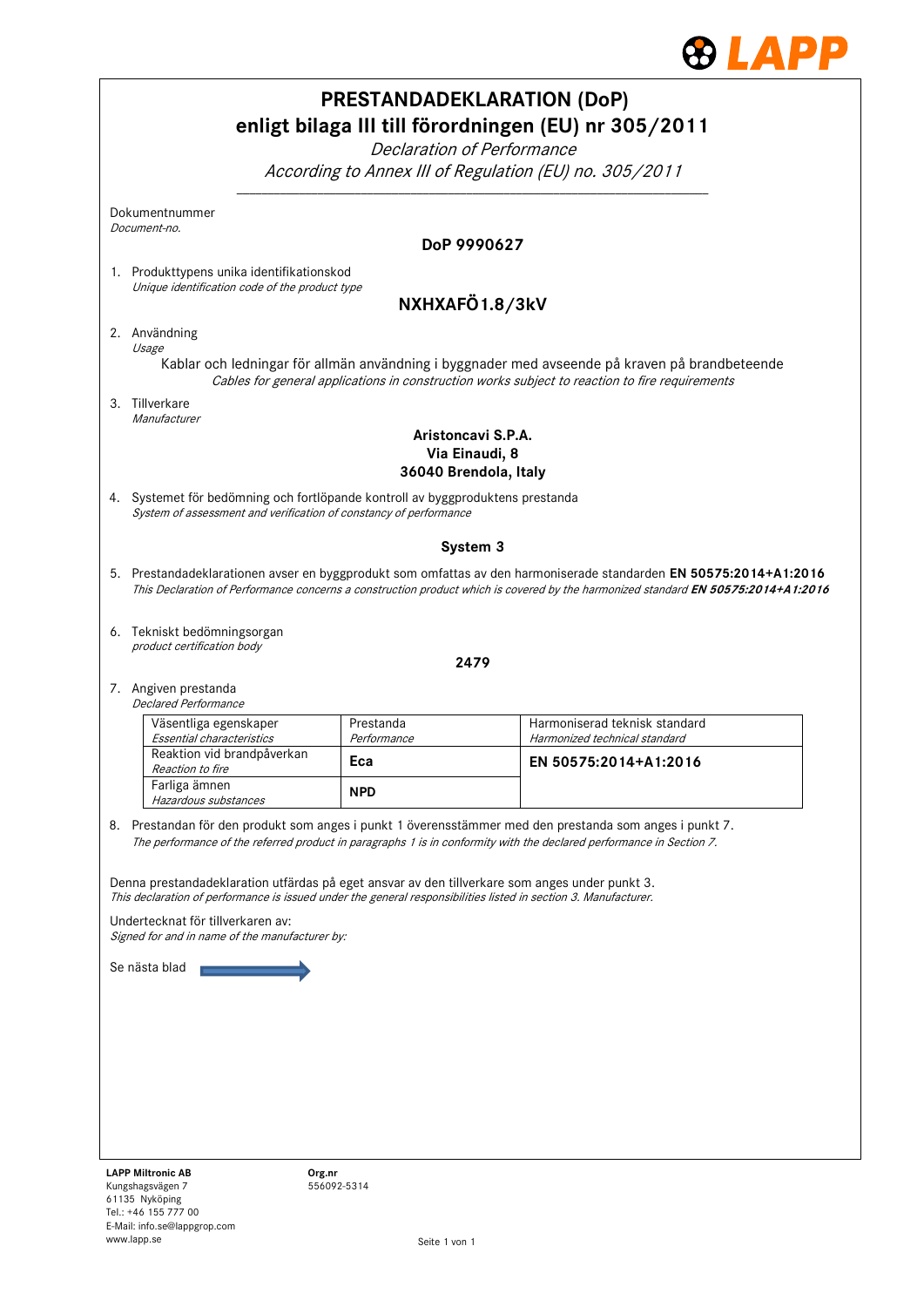

## Declaration of Performance

 *DoP nr. 9990627* 

UNIQUE IDENTIFICATION PRODUCT NUMBER CODICE IDENTIFICATIVO UNICO DEL PRODOTTO EINDEUTIGER KENNCODE DES PRODUKTTYPS CÓDIGO DE IDENTIFICACIÓN ÚNICA DEL PRODUCTO TIPO

NSHXAFÖ 1.8/3kV

PRODUCER FABBRICANTE **HERSTELLER** FABRICANTE

*ARISTONCAVI S.P.A. Via Einaudi, 8 36040 BRENDOLA VICENZA (ITALY)*

INTENDED USES / USI PREVISTI / VERWENDUNGSZWECK(E) / USOS PREVISTOS :

Cables for general application in construction works subjected to reaction to fire requirements Cavi per applicazioni generali nei lavori di costruzione soggetti a prescrizioni di resistenza all'incendio. Kabel/Leitung für allgemeine Anwendungen in Bauwerken in Bezug auf die Anforderungen an das Brandverhalten. Cable sujeto a requisitos de reacción al fuego para aplicaciones generales en obras de construcción.

| <b>HARMONIZED STANDARD</b><br>NORMATIVA ARMONIZZATA<br><b>HARMONISIERTE NORM</b><br>NORMA ARMONIZADA | EN 50575:2014 + A1:2016        | AVCP SYSTEM<br>SISTEMI AVCP<br><b>AVCP SYSTEME</b><br>SISTEMAS AVCP                      | AVCP <sub>3</sub> |
|------------------------------------------------------------------------------------------------------|--------------------------------|------------------------------------------------------------------------------------------|-------------------|
| <b>NOTIFIED BODY</b><br>ORGANISMO NOTIFICATO<br>NOTIFIZIERTE STELLE (N)<br>ORGANISMOS NOTIFICADOS    | 2479 – LS Fire Testing Instit. | <b>AGENT</b><br><b>MANDATARIO</b><br><b>BEVOLLMÄCHTIGTER</b><br>REPRESENTANTE AUTORIZADO | N.A.              |

DECLARED PERFORMANCE / PRESTAZIONI DICHIARATE / ERKLӒRTE LEISTUNG / PRESTACIONES DECLARADAS :

| Fire reaction       |     |
|---------------------|-----|
| Dangerous substance | NPD |

The performance of the product identified above is in conformity with the set of declared performances. This declaration of responsibility has issued, in accordance with Regulation UE No. 305/2011, under the sole responsibility of the manufacturer identified above.

La prestazione del prodotto sopra identificato è conforme all'insieme delle prestazioni dichiarate. La presente dichiarazione di responsabilità viene emessa in conformità al regolamento UE n° 305/2011, sotto la sola responsabilità del fabbricante sopra indicato.

Die Leistung des vorstehenden Produkts entspricht der erklӓrten Leistung/den erklӓrten Leistungen. Für die Erstellung der Leistungserklӓrung im Einklang mit der Verordnung (EU) Nr. 305/2011 ist allein der obengenannte Hersteller verantwortlich.

Las prestaciones del producto identificado anteriormente son conformes con el conjunto de prestaciones declaradas. La presente declaración de prestaciones se emite, de conformidad con el Reglamento (UE) no 305/2011, bajo la sola responsabilidad del fabricante arriba identificado.

Signed for and on behalf of the manufacturer by:

Matteo Pirana Technical and Quality Manager

Brendola, 2017.06.01; rev.0